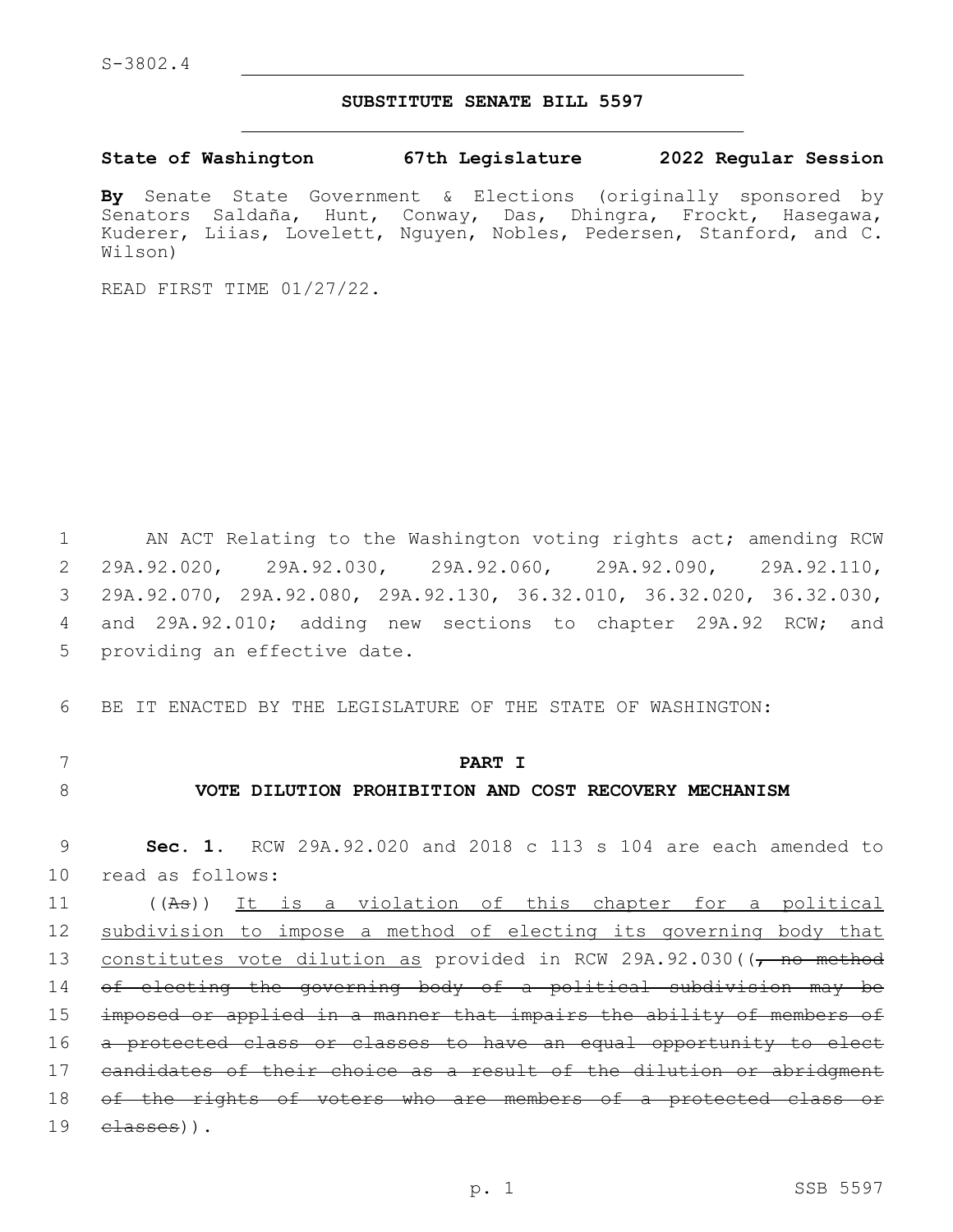**Sec. 2.** RCW 29A.92.030 and 2019 c 64 s 7 are each amended to 2 read as follows:

3 (1) A political subdivision  $((\pm s))$  commits vote dilution and 4 shall be found in violation of this chapter when it is shown that:

 (a) Elections in the political subdivision exhibit polarized 6 voting; and

 (b) Members of a protected class or classes do not have an equal opportunity to elect candidates of their choice as a result of the dilution or abridgment of the rights of members of that protected 10 class or classes.

 (2) The equal opportunity to elect shall be assessed pragmatically, based on local election conditions, and may include 13 crossover districts. No single factor is dispositive or necessary to establish a violation of this section. The fact that members of a protected class are not geographically compact or concentrated to constitute a majority in a proposed or existing district-based election district shall not preclude a finding of a violation under 18 this chapter, but may be a factor in determining a remedy. ( $(The$ 19 equal opportunity to elect shall be assessed pragmatically, based on 20 local election conditions, and may include crossover districts.))

 (3) In determining whether there is polarized voting under this chapter, the court shall analyze elections of the governing body of the political subdivision, ballot measure elections, elections in which at least one candidate is a member of a protected class, and other electoral choices that affect the rights and privileges of members of a protected class. Elections conducted prior to the filing of an action pursuant to this chapter are more probative to establish 28 the existence of ((racially)) polarized voting than elections 29 conducted after the filing of an action.

 (4) The election of candidates who are members of a protected class and who were elected prior to the filing of an action pursuant to this chapter shall not preclude a finding of polarized voting that results in an unequal opportunity for a protected class to elect 34 candidates of their choice.

 (5) Proof of intent on the part of the voters or elected officials to discriminate against a protected class is not required 37 for a cause of action to be sustained.

 (6) Other factors such as the history of discrimination, the use of electoral devices or other voting practices or procedures that may enhance the dilutive effects of at large elections, denial of access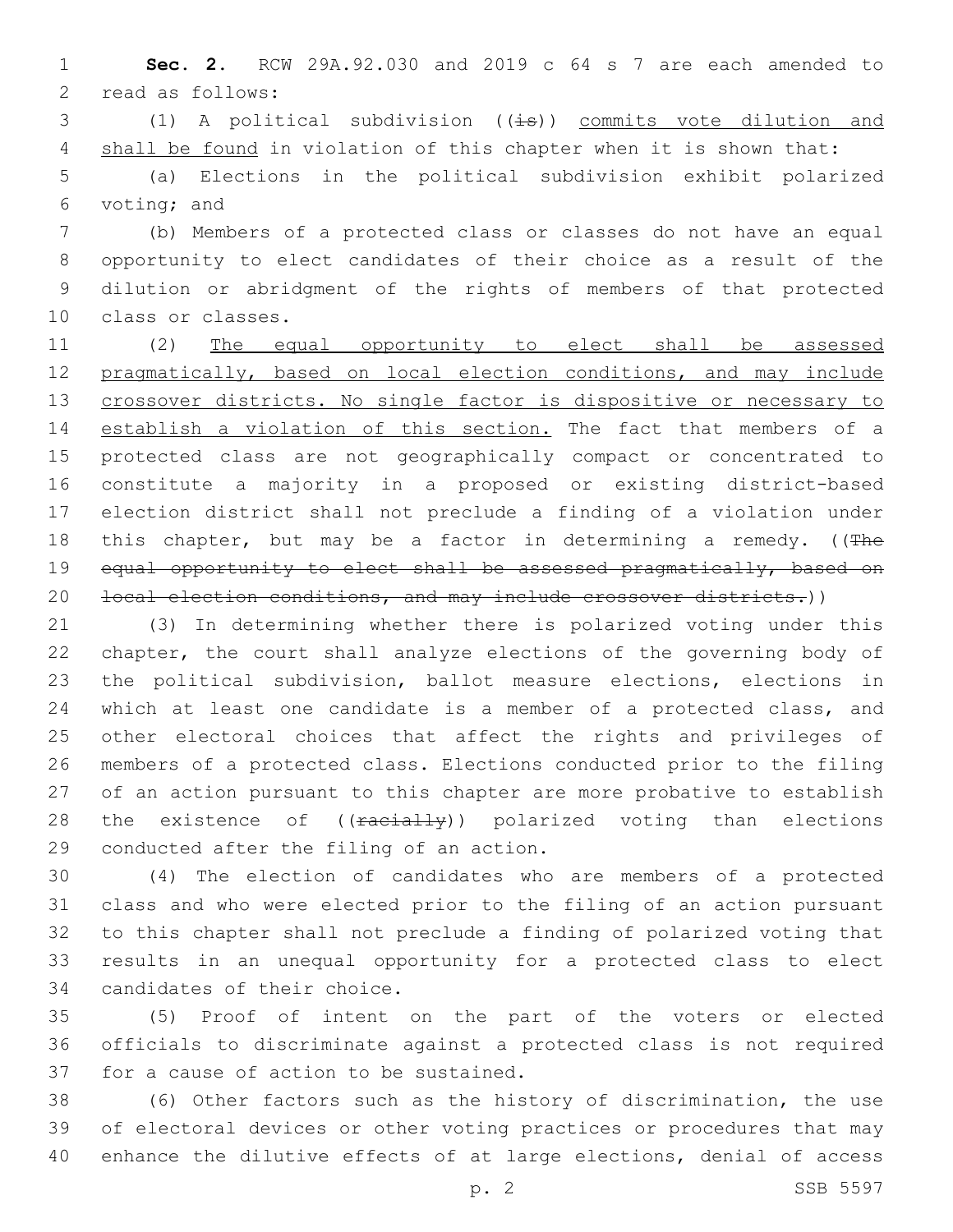to those processes determining which groups of candidates will receive financial or other support in a given election, the extent to which members of a protected class bear the effects of past discrimination in areas such as education, employment, and health, which hinder their ability to participate effectively in the political process, and the use of overt or subtle racial appeals in political campaigns are probative, but not necessary factors, to 8 establish a violation of this chapter.

 (7) A class of citizens protected by this section may include a cohesive coalition of members of different racial, ethnic, or 11 language minority groups.

 **Sec. 3.** RCW 29A.92.060 and 2019 c 64 s 9 are each amended to 13 read as follows:

14 (1) A voter who resides in the political subdivision or an organization whose membership includes or is likely to include a 16 voter in the jurisdiction and who resides in the political subdivision who intends to challenge a political subdivision's electoral system under this chapter shall first notify the political subdivision. The political subdivision shall promptly make such 20 notice public.

 (2) The notice provided shall identify and provide contact information for the person or persons who intend to file an action, and shall identify the protected class or classes whose members do not have an equal opportunity to elect candidates of their choice or an equal opportunity to influence the outcome of an election because of alleged vote dilution and polarized voting. The notice shall also include a type of remedy the person believes may address the alleged 28 violation of RCW 29A.92.030.

 **Sec. 4.** RCW 29A.92.090 and 2019 c 64 s 12 are each amended to 30 read as follows:

 (1) After exhaustion of the time period in RCW 29A.92.080, any 32 voter who resides in a political subdivision or organization whose membership includes or is likely to include a voter in the jurisdiction and who resides in the political subdivision where a violation of RCW 29A.92.020 is alleged may file an action in the superior court of the county in which the political subdivision is located. If the action is against a county, the action may be filed in the superior court of such county, or in the superior court of

p. 3 SSB 5597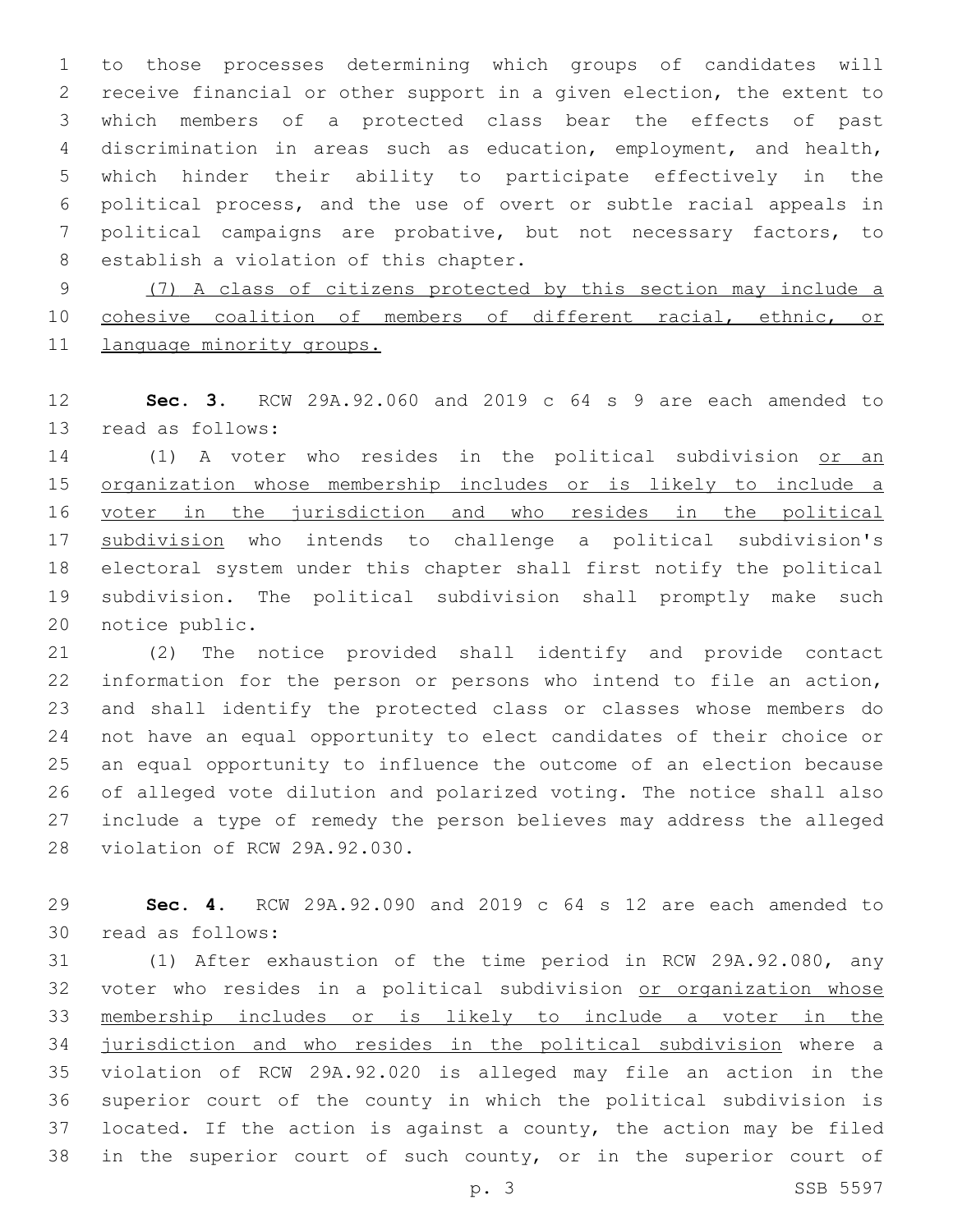either of the two nearest judicial districts as determined pursuant to RCW 36.01.050(2). An action filed pursuant to this chapter does 3 not need to be filed as a class action.

 (2) ((Members)) A cohesive coalition of members of different protected classes may file an action jointly pursuant to this chapter if they demonstrate that the combined voting preferences of the multiple protected classes are polarized against the rest of the 8 electorate.

 **Sec. 5.** RCW 29A.92.110 and 2019 c 454 s 2 are each amended to read as follows:10

 (1) ((The)) After finding a violation of RCW 29A.92.020 or upon 12 stipulation of the parties, the court may order appropriate remedies including, but not limited to, the imposition of a district-based 14 election system. ((The court may order the affected jurisdiction to draw or redraw district boundaries or appoint an individual or panel to draw or redraw district lines. The proposed districts must be 17 approved by the court prior to their implementation.)) In tailoring a 18 remedy, the court shall consider proposed remedies by the parties and may not give deference to a proposed remedy only because it is 20 proposed by the political subdivision. The court may not approve a 21 remedy that has a dilutive effect on the protected class.

22 (2) If the court orders a district-based remedy, the court must approve proposed district boundaries prior to their implementation. The court must determine that the proposed district boundaries will not have a dilutive effect on the protected class before court approval.

 (3) Implementation of a district-based remedy is not precluded by the fact that members of a protected class do not constitute a numerical majority within a proposed district-based election district. If, in tailoring a remedy, the court orders the implementation of a district-based election district where the members of the protected class are not a numerical majority, the court shall do so in a manner that provides the protected class an equal opportunity to elect candidates of their choice. The court may also approve a district-based election system that provides the protected class the opportunity to join in a coalition of two or more protected classes to elect candidates of their choice if there is demonstrated political cohesion among the protected classes.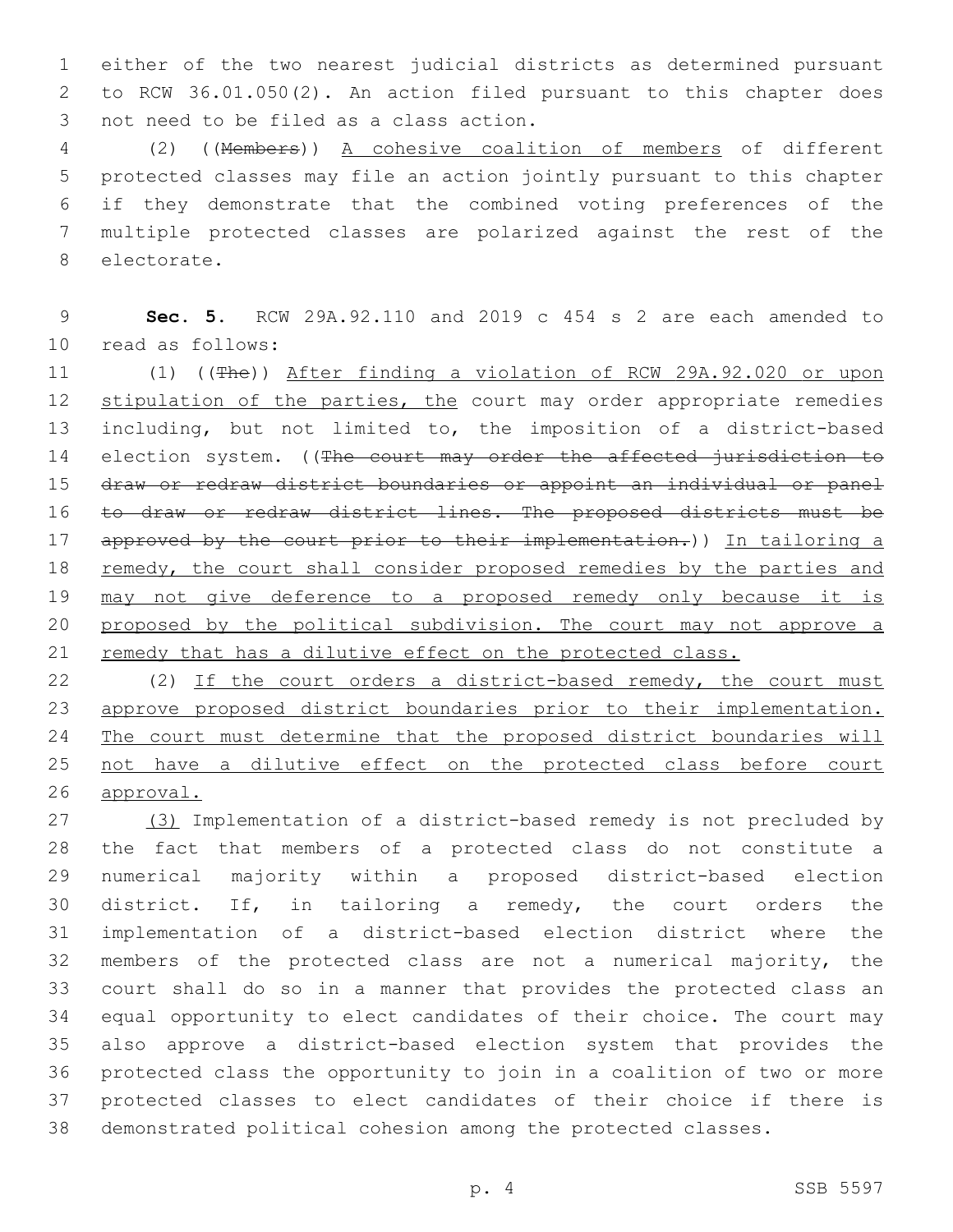(( $(3)$ ))  $(4)$  In tailoring a remedy after a finding of a violation of RCW 29A.92.020 or upon stipulation of the parties:

 (a) If the court's order providing a remedy or approving proposed districts, whichever is later, is issued during the period of time between the first Tuesday after the first Monday of November and on or before January 15th of the following year, the court shall order new elections, conducted pursuant to the remedy, to occur at the next succeeding general election. If a special filing period is required, filings for that office shall be reopened for a period of three business days, such three-day period to be fixed by the filing 11 officer.

 (b) If the court's order providing a remedy or approving proposed districts, whichever is later, is issued during the period of time between January 16th and on or before the first Monday of November, the next election will occur as scheduled and organized under the current electoral system, but the court shall order new elections to occur pursuant to the remedy at the general election the following 18 calendar year.

 (c) The remedy may provide for the political subdivision to hold elections for the members of its governing body at the same time as regularly scheduled elections for statewide or federal offices. All positions on the governing body must stand for election at the next 23 election for the governing body, scheduled pursuant to this 24 subsection  $((+3+))$   $(4)$ . The governing body may subsequently choose to 25 stagger the terms of its positions.

 $((44))$   $(5)$  Within thirty days of the conclusion of any action filed under RCW 29A.92.100, the political subdivision must publish on the subdivision's website, the outcome and summary of the action, as well as the legal costs incurred by the subdivision. If the political subdivision does not have its own website, then it may publish on the 31 county website.

 **Sec. 6.** RCW 29A.92.070 and 2019 c 64 s 10 are each amended to 33 read as follows:

 (1) The political subdivision shall work in good faith with the 35 person or organization providing the notice to implement a remedy that provides the protected class or classes identified in the notice an equal opportunity to elect candidates of their choice. Such work in good faith to implement a remedy may include, but is not limited to consideration of: (a) Relevant electoral data; (b) relevant

p. 5 SSB 5597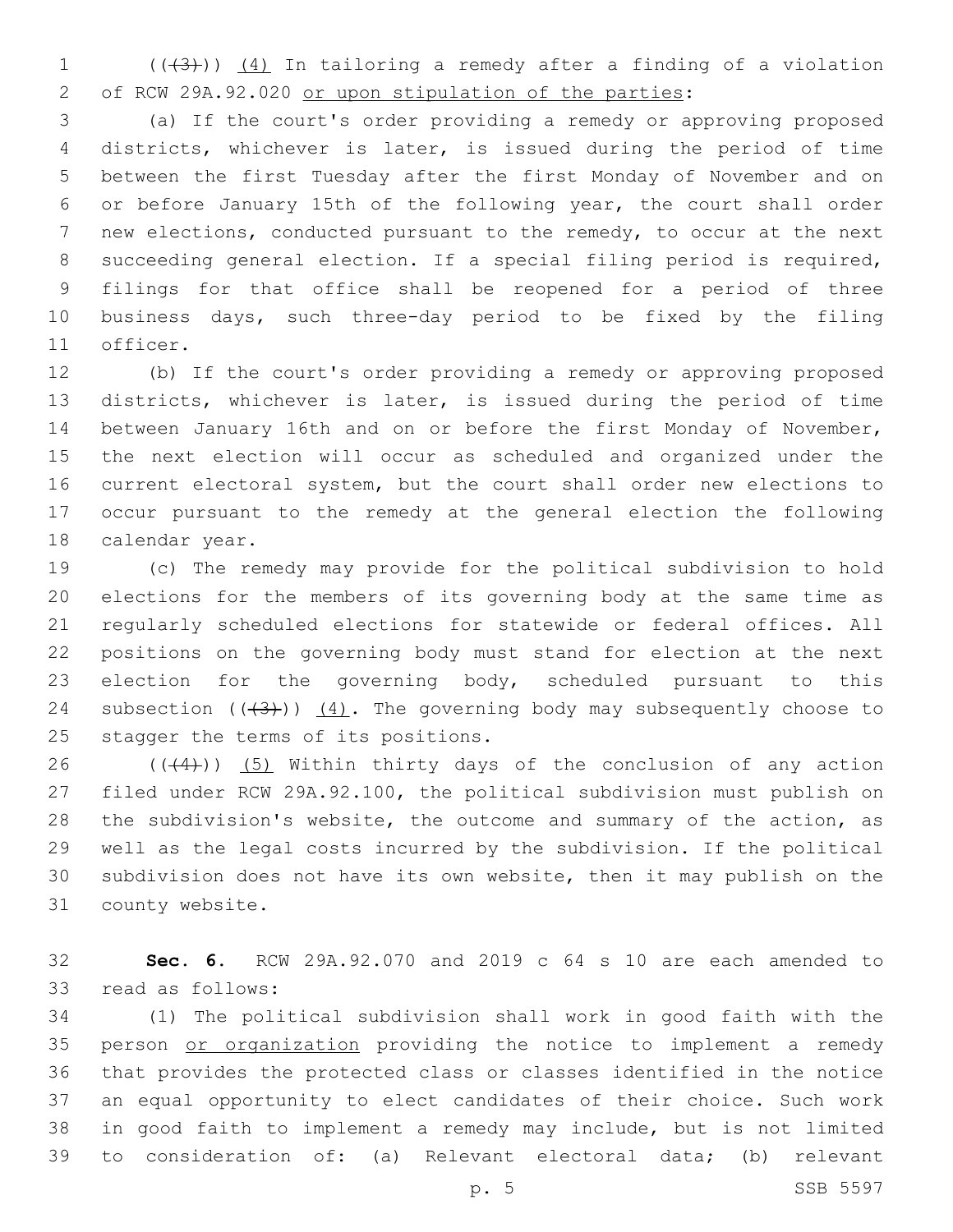demographic data, including the most recent census data available; and (c) any other information that would be relevant to implementing 3 a remedy.

 (2) If the political subdivision adopts a remedy that takes the notice into account, or adopts the notice's proposed remedy, the political subdivision shall seek a court order acknowledging that the political subdivision's remedy complies with RCW 29A.92.020 and was prompted by a plausible violation. The person who submitted the notice may support or oppose such an order, and may obtain public records to do so. The political subdivision must provide all political, census, and demographic data and any analysis of that data used to develop the remedy in its filings seeking the court order and with any documents made public. All facts and reasonable inferences shall be viewed in the light most favorable to those opposing the political subdivision's proposed remedy at this stage. There shall be a rebuttable presumption that the court will decline to approve the political subdivision's proposed remedy at this stage.

 (3) If the court concludes that the political subdivision's remedy complies with RCW 29A.92.020, an action under this chapter may not be brought against that political subdivision for four years by any party so long as the political subdivision does not enact a change to or deviation from the remedy during this four-year period that would otherwise give rise to an action under this chapter.

24 (4) In agreeing to adopt the person's or organization's proposed remedy, the political subdivision may do so by stipulation, which 26 shall become a public document.

 (5)(a) If the court issues an order under subsection (2) of this 28 section, the person or organization who sent the notice may make a demand to the political subdivision for reimbursement of the costs incurred in conducting the research necessary to send the notice. A demand made under this subsection must:

(i) Be in writing;

 (ii) Be received by the political subdivision within 30 days of 34 the adoption of the new electoral system; and

 (iii) Include financial documentation, such as a detailed invoice for demographic services, that support the demand. The political subdivision may request additional documentation if the documentation provided is insufficient for the political subdivision to corroborate the claimed costs.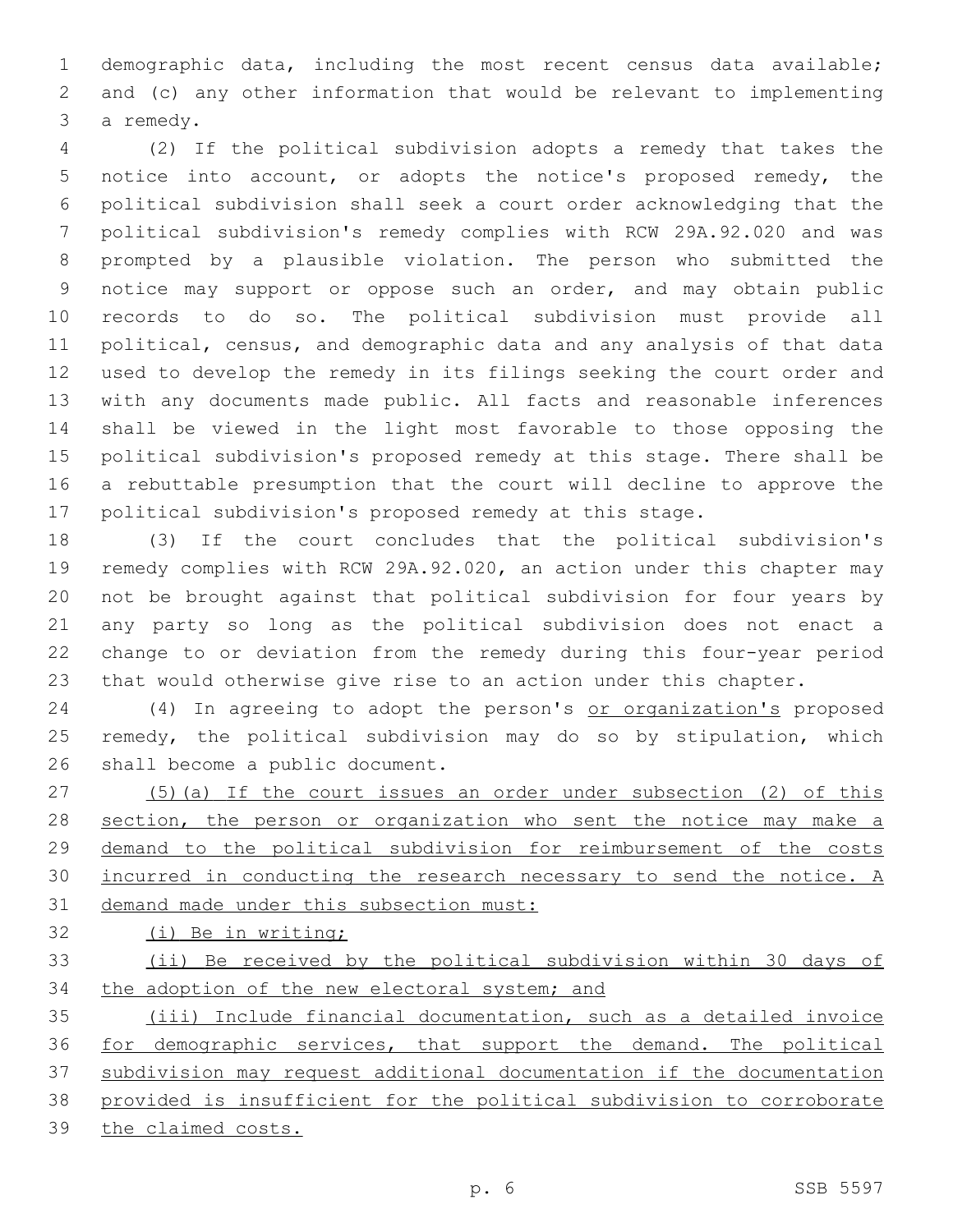(b) The political subdivision shall, within 60 days of receiving 2 the demand, reimburse the reasonable costs of the person or organization who sent the notice, not to exceed \$50,000.

 **Sec. 7.** RCW 29A.92.080 and 2019 c 64 s 11 are each amended to 5 read as follows:

 (1) Any voter who resides in the political subdivision or organization whose membership includes or is likely to include a voter in the jurisdiction and who resides in the political 9 subdivision may file an action under this chapter if, ((one hundred 10 eighty)) 50 days after a political subdivision receives notice of a challenge to its electoral system under RCW 29A.92.060, the political subdivision has not obtained a court order stating that it has 13 adopted a remedy in compliance with RCW 29A.92.020. ((However, if 14 notice is received after July 1, 2021, then the political subdivision 15 shall have ninety days to obtain a court order before an action may be  $filed.)$ )

 (2) If a political subdivision has received two or more notices containing materially different proposed remedies, the political subdivision shall work in good faith with the persons to implement a remedy that provides the protected class or classes identified in the notices an equal opportunity to elect candidates of their choice. If the political subdivision adopts one of the remedies offered, or a different remedy that takes multiple notices into account, the political subdivision shall seek a court order acknowledging that the political subdivision's remedy is reasonably necessary to avoid a violation of RCW 29A.92.020. The persons or organizations who 27 submitted the notice may support or oppose such an order, and may obtain public records to do so. The political subdivision must provide all political, census, and demographic data and any analysis of that data used to develop the remedy in its filings seeking the court order and with any documents made public. All facts and reasonable inferences shall be viewed in the light most favorable to those opposing the political subdivision's proposed remedy at this stage. There shall be a rebuttable presumption that the court will decline to approve the political subdivision's proposed remedy at 36 this stage.

 (3) If the court concludes that the political subdivision's remedy complies with RCW 29A.92.020, an action under this chapter may not be brought against that political subdivision for four years by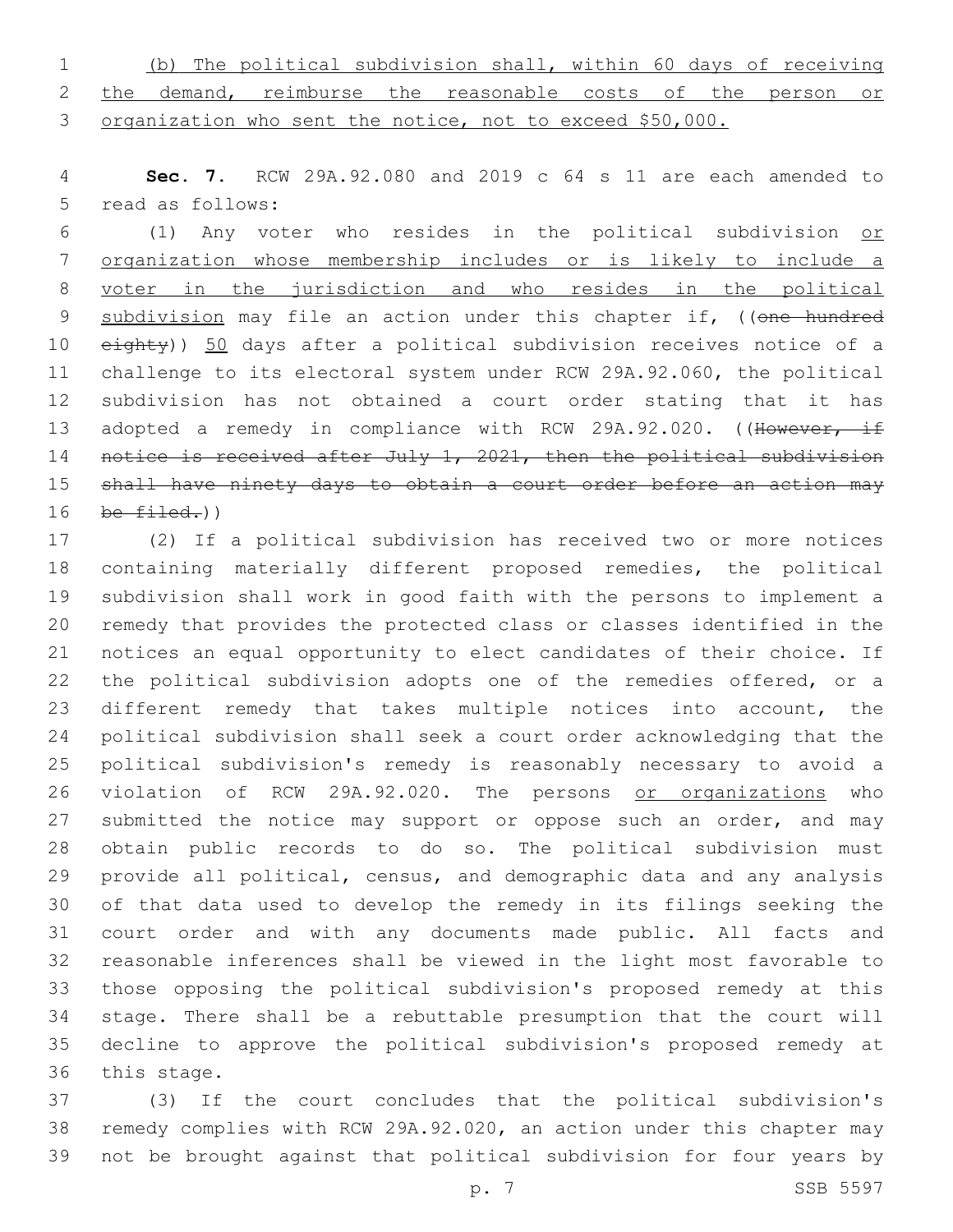any party so long as the political subdivision does not enact a change to or deviation from the remedy during this four-year period that would otherwise give rise to an action under this chapter.

 (4)(a) If the court issues an order under subsection (2) of this section, the persons or organizations who sent notices may make a demand to the political subdivision for reimbursement of the costs incurred in conducting the research necessary to send the notices. A demand made under this subsection must:

(i) Be in writing;

 (ii) Be received by the political subdivision within 30 days of 11 the adoption of the new electoral system; and

 (iii) Include financial documentation, such as a detailed invoice 13 for demographic services, that support the demand. The political subdivision may request additional documentation if the documentation provided is insufficient for the political subdivision to corroborate 16 the claimed costs.

 (b) The political subdivision shall, within 60 days of receiving the demand, reimburse the reasonable costs of the persons or 19 organizations who sent the notices, not to exceed \$50,000.

 **Sec. 8.** RCW 29A.92.130 and 2018 c 113 s 405 are each amended to 21 read as follows:

 (1) In any action to enforce this chapter, the court may allow the prevailing plaintiff or plaintiffs, other than the state or 24 political subdivision thereof, reasonable attorneys' fees, all nonattorney fee costs as defined by RCW 4.84.010, and all reasonable 26 expert witness fees. ((No)) Except as provided in RCW 29A.92.070(5) 27 and 29A.92.080(4), no fees or costs may be awarded if no action is 28 filed.

 (2)(a) A prevailing plaintiff does not need to achieve relief or favorable judgment if the plaintiff demonstrates that they succeeded in altering the political subdivision's behavior to correct a claimed 32 harm at the time the suit for interim attorneys' fees is filed.

 (b) For purposes of this section, "altering the political subdivision's behavior" includes, but is not limited to, adopting a new method of electing a governing body, modifying district boundaries, or amending a voting rule or qualification.

 (3) Prevailing defendants may recover an award of fees or costs 38 pursuant to RCW 4.84.185.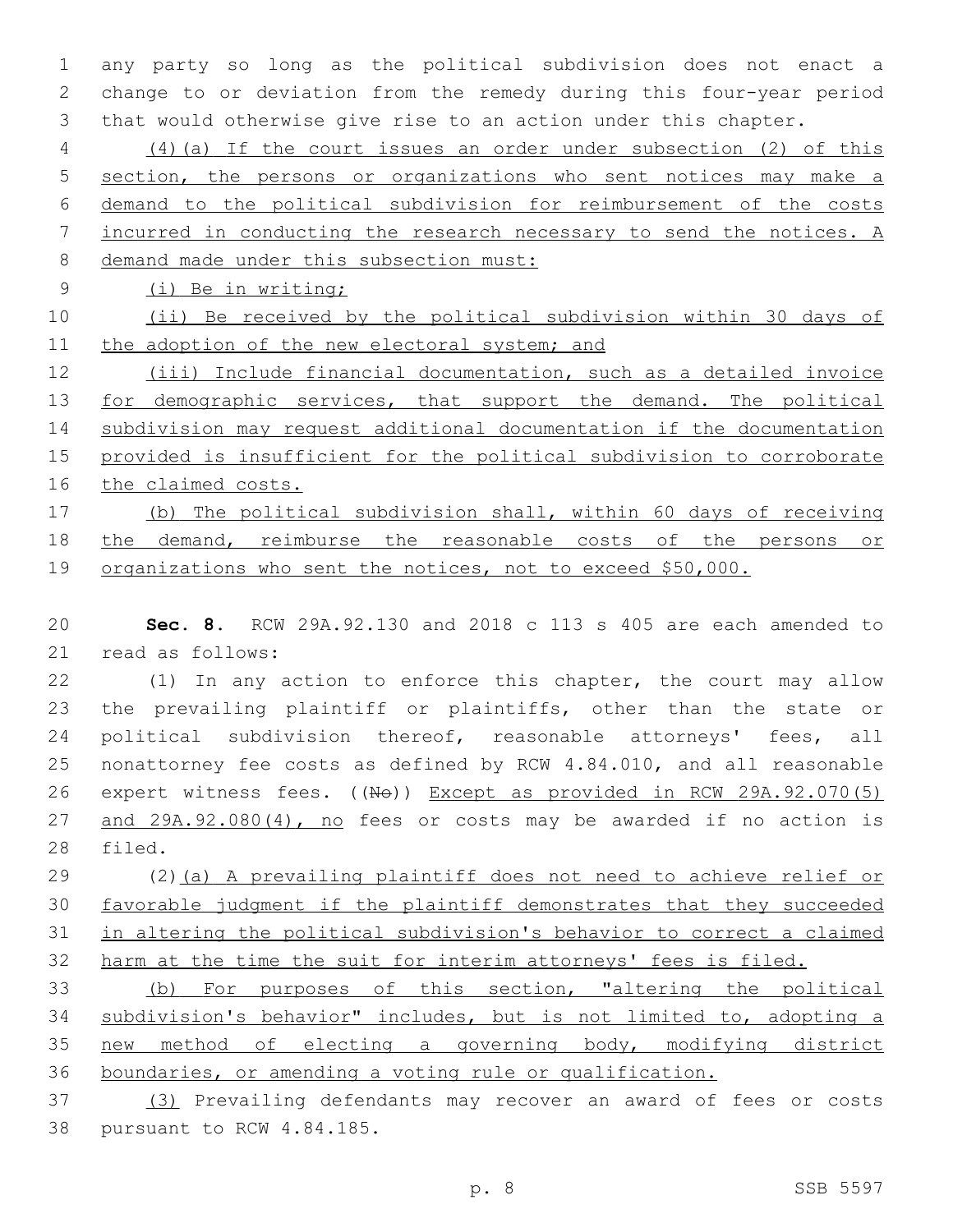| $\mathbf{1}$ | PART II                                                               |
|--------------|-----------------------------------------------------------------------|
| $\mathbf{2}$ | <b>PRECLEARANCE</b>                                                   |
|              |                                                                       |
| 3            | NEW SECTION. Sec. 9. A new section is added to chapter 29A.92         |
| 4            | RCW to read as follows:                                               |
| 5            | (1) For purposes of this section:                                     |
| 6            | (a) "Covered jurisdiction" means:                                     |
| 7            | (i) Any of the following types of political subdivision that are      |
| 8            | determined pursuant to subsection (7) of this section to contain more |
| 9            | than one racial or ethnic group, or at least one language minority    |
| 10           | group, which constitutes at least 10 percent of the subdivision's     |
| 11           | voting age population:                                                |
| 12           | (A) A city with at least 10,000 residents;                            |
| 13           | (B) A county with at least 50,000 residents; or                       |
| 14           | (C) Any port district;                                                |
| 15           | (ii) A school district with at least 2,000 students;                  |
| 16           | (iii) A political subdivision which, within the previous 25           |
| 17           | years, has become subject to a court order or government enforcement  |
| 18           | action based upon a finding of any violation of this chapter, the     |
| 19           | federal voting rights act, the Fifteenth Amendment to the United      |
| 20           | States Constitution, or a voting-related violation of the Fourteenth  |
| 21           | Amendment to the United States Constitution;                          |
| 22           | (iv) A political subdivision which, within the previous five          |
| 23           | years, has failed to comply with its obligations to provide data or   |
| 24           | information to the repository, as stated in section 10 of this act;   |
| 25           | or                                                                    |
| 26           | (v) A political subdivision which, within the previous 25 years,      |
| 27           | has become subject to at least three court orders or government       |
| 28           | enforcement actions based upon a finding of any violation of state or |
| 29           | federal civil rights law or the Fourteenth Amendment to the United    |
| 30           | States Constitution concerning discrimination against members of a    |
| 31           | protected class.                                                      |
| 32           | (b) "Covered practice" means:                                         |
| 33           | (i) Any change to the method of election of members of a              |
| 34           | governing body by adding seats elected at large or by converting one  |
| 35           | or more seats elected from a single-member district to one or more at |
| 36           | large seats or seats from a multimember district;                     |
| 37           | (ii) Any change, or series of changes within a 12-month period,       |
| 38           | to the boundaries of the covered jurisdiction that reduces by more    |

p. 9 SSB 5597

than five percentage points the proportion of the jurisdiction's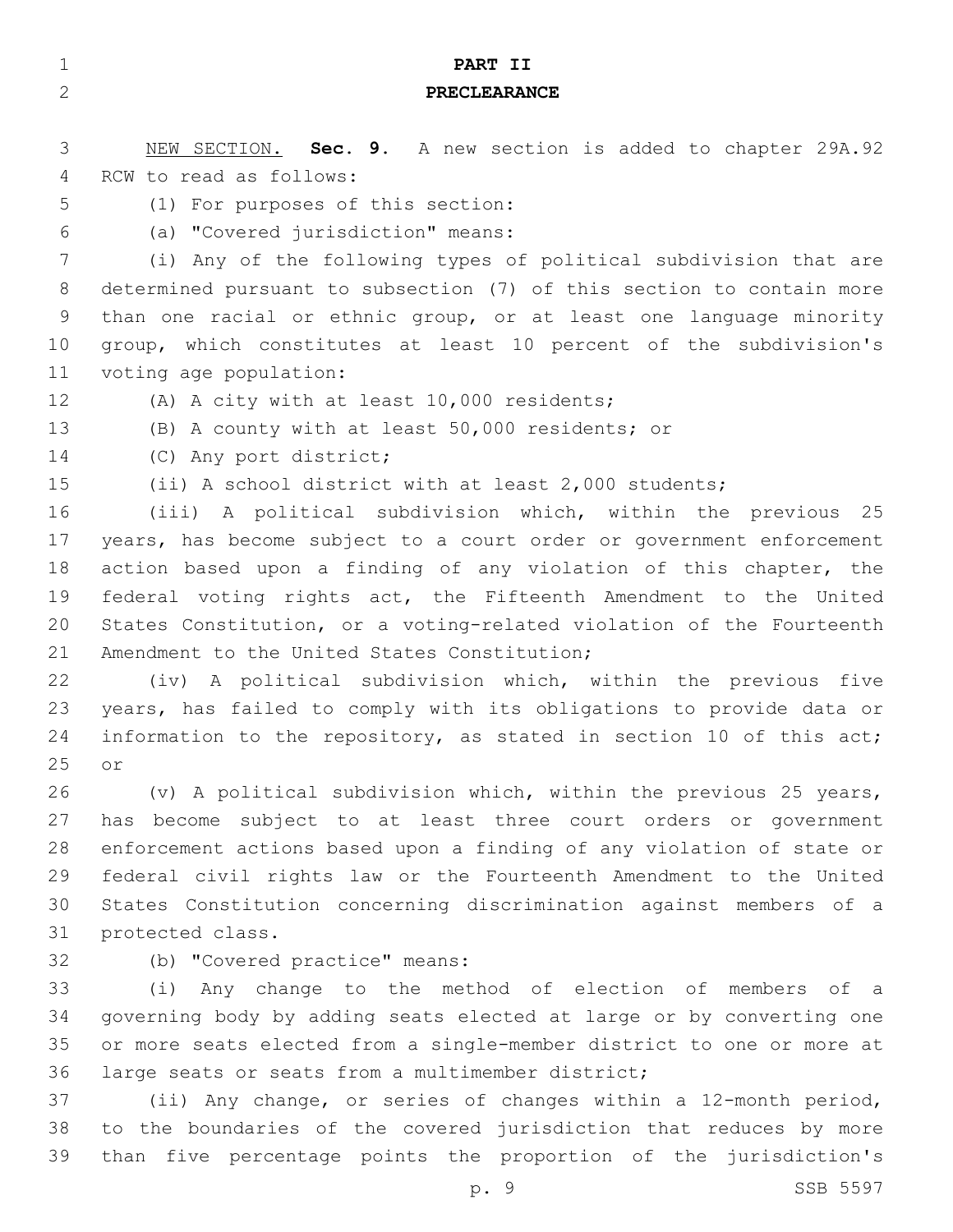voting age population that is composed of members of a single racial or language-minority group, as determined by the most recent American 3 community survey data;

 (iii) Any change to the boundaries of election districts or wards 5 in the covered jurisdiction;

 (iv) Any change that restricts the ability of any person to provide interpreter services to voters in any language other than English or which limits or impairs the creation or distribution of voting materials in any language other than English;

 (v) Any change that reduces the number of or consolidates or relocates voting centers or ballot drop boxes in the covered jurisdiction or on an Indian reservation, except where permitted by 13 law in the event of an emergency; or

 (vi) Any change to the covered jurisdiction's plan of government, including a change to or in the framing of a jurisdiction's charter.

 (2)(a) Prior to enacting or seeking to administer any voting qualification or prerequisite to voting, or any standard, practice, or procedure with respect to voting, that is a covered practice, the governing body of a covered jurisdiction shall either:

 (i) Institute an action in Thurston county superior court for a declaratory judgment or, if the jurisdiction is located within Thurston county, institute an action in King county superior court 23 for a declaratory judgment; or

 (ii) Submit such covered practice to the attorney general for issuance of a certification that no objection exists to the enactment or administration by the covered jurisdiction of the covered 27 practice.

 (b) The superior court shall issue the declaratory judgment or, if applicable, the attorney general shall issue a certification of no 30 objection, only if the covered practice:

31 (i) Does not violate RCW 29A.92.020; and

 (ii) Will not result in the retrogression in the position of persons based on race, color, or membership in a language-minority group such that the covered practice does not have the purpose or effect of diminishing the ability of any citizen on account of race, color, or membership in a language-minority group to participate in the electoral process or elect their preferred candidates of choice.

 (c) The attorney general, or any person whose opportunity to vote is affected by a covered practice that has been enacted or administered by a covered jurisdiction, may institute an action in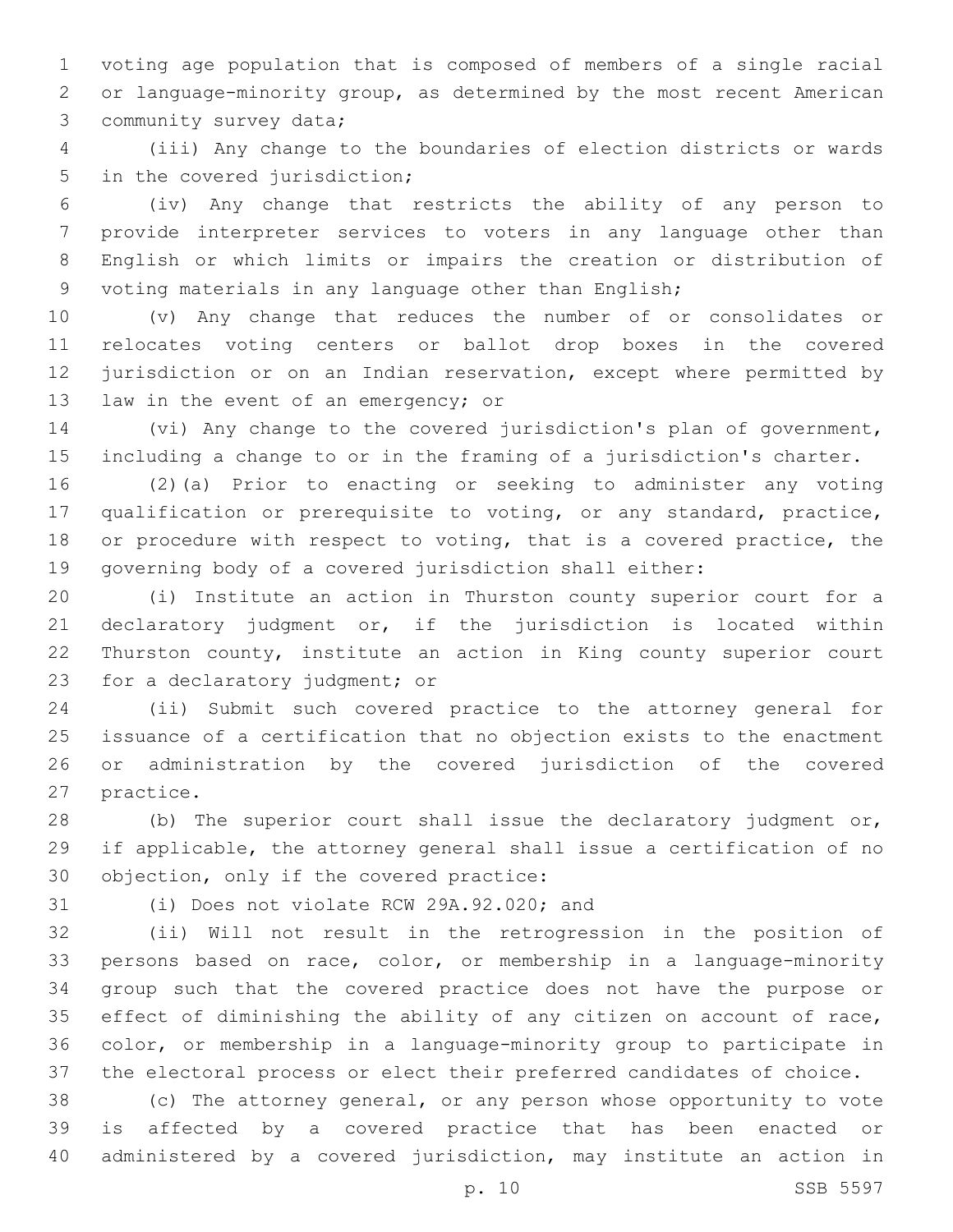superior court to compel the governing body of the jurisdiction to institute an action for a declaratory judgment or to seek issuance of a certification of no objection pursuant to this subsection.

 (3)(a) No qualification, prerequisite, standard, practice, or procedure that is a covered practice is effective until the superior court has entered a declaratory judgment or the attorney general has issued a certification of no objection.7

 (b) A certification of no objection is deemed to have been issued if:9

(i) The attorney general does not issue an objection within:

 (A) Thirty days of submission of any covered policy concerning designation of a site as a voting center or removal of a ballot drop 13 box; or

 (B) Within 60 days of the governing body's submission of any 15 other covered policy; or

 (ii) The attorney general affirmatively indicates that no such objection will be made, upon a showing of good cause to facilitate an expedited approval within 60 days of the governing body's submission.

 (c) An affirmative indication by the attorney general that no objection will be made, the attorney general's failure to object, or a declaratory judgment entered by the superior court pursuant to this section does not bar a subsequent action to enjoin enforcement of any qualification, prerequisite, standard, practice, or procedure.

 (d) If the attorney general affirmatively indicates that no objection will be made within the 60-day period following the receipt of the governing body's submission, the attorney general may reserve the right to reexamine the submission if additional information that would otherwise require objection in accordance with this section comes to his or her attention during the remainder of the 60-day 30 period.

 (e) For any covered policy concerning the establishment of a district-based election system, apportionment plans, or a change to the form of government of a political subdivision, the attorney general may invoke up to two extensions of 90 days each.

 (4) If the attorney general objects to a covered practice submitted by a covered jurisdiction, the governing body of such jurisdiction may file an appeal to the objection in Thurston county 38 superior court.

 (5) If the attorney general issues a certification of no objection to a covered practice submitted by a covered jurisdiction,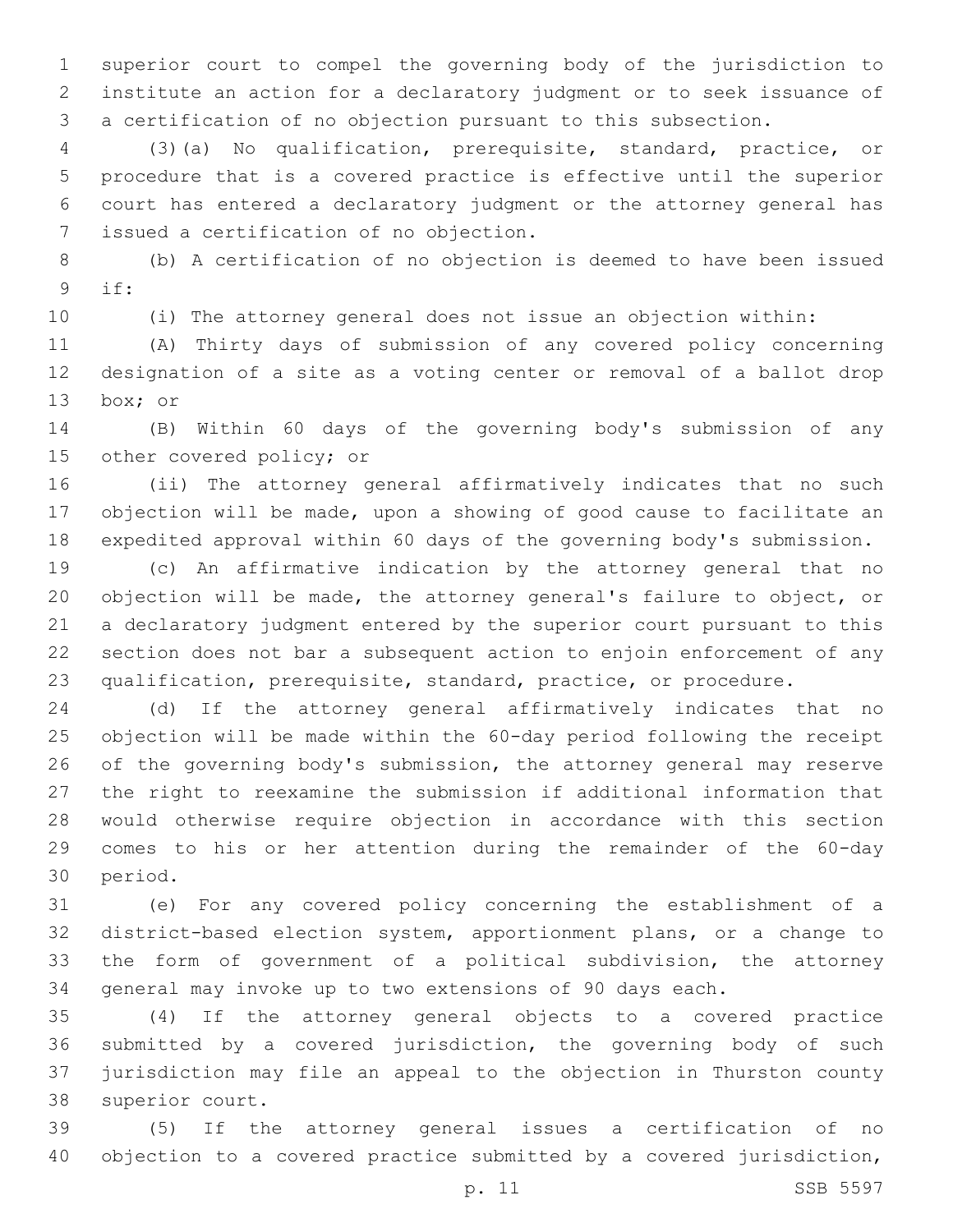any person whose opportunity to vote is affected by the covered practice may file an action in superior court to appeal the attorney general's issuance of a certification of no objection.

 (6) In any action filed pursuant to this subsection, the superior court shall enjoin the enactment or administration of the covered practice that is the subject of the action unless it determines that the covered practice neither has the purpose or effect of denying or abridging the right to vote on account of race or color or membership in a language-minority group nor will it result in the retrogression in the position of members of a racial or ethnic group with respect to their effective exercise of the electoral franchise.

 (7) As early as practicable each calendar year, the secretary of state shall, in consultation with the attorney general, the office of financial management, and other relevant agencies, notify those political subdivisions which qualify as covered jurisdictions pursuant to subsection (1) of this section, based on the most recent American community survey data or other census data. The attorney general shall publish the list of these counties, cities, and towns on a website established and maintained for this purpose. A determination made pursuant to this subsection is effective upon 21 publication.

#### **PART III**

### **DATA COLLECTION AND REQUIRED REPORTING**

 NEW SECTION. **Sec. 10.** A new section is added to chapter 29A.92 25 RCW to read as follows:

 (1) There shall be established within the University of Washington a repository of the data necessary to assist the state and all political subdivisions with evaluating whether and to what extent existing laws and practices with respect to voting and elections are consistent with the public policy expressed in this title, implementing best practices in voting and elections to achieve the purposes of this title, and to investigate potential infringements 33 upon the right to vote.

 (2) The operation of the repository shall be the responsibility 35 of the director of the repository, hereinafter referred to in this title as the "director," who shall be employed by the University of Washington with doctoral level expertise in demography, statistical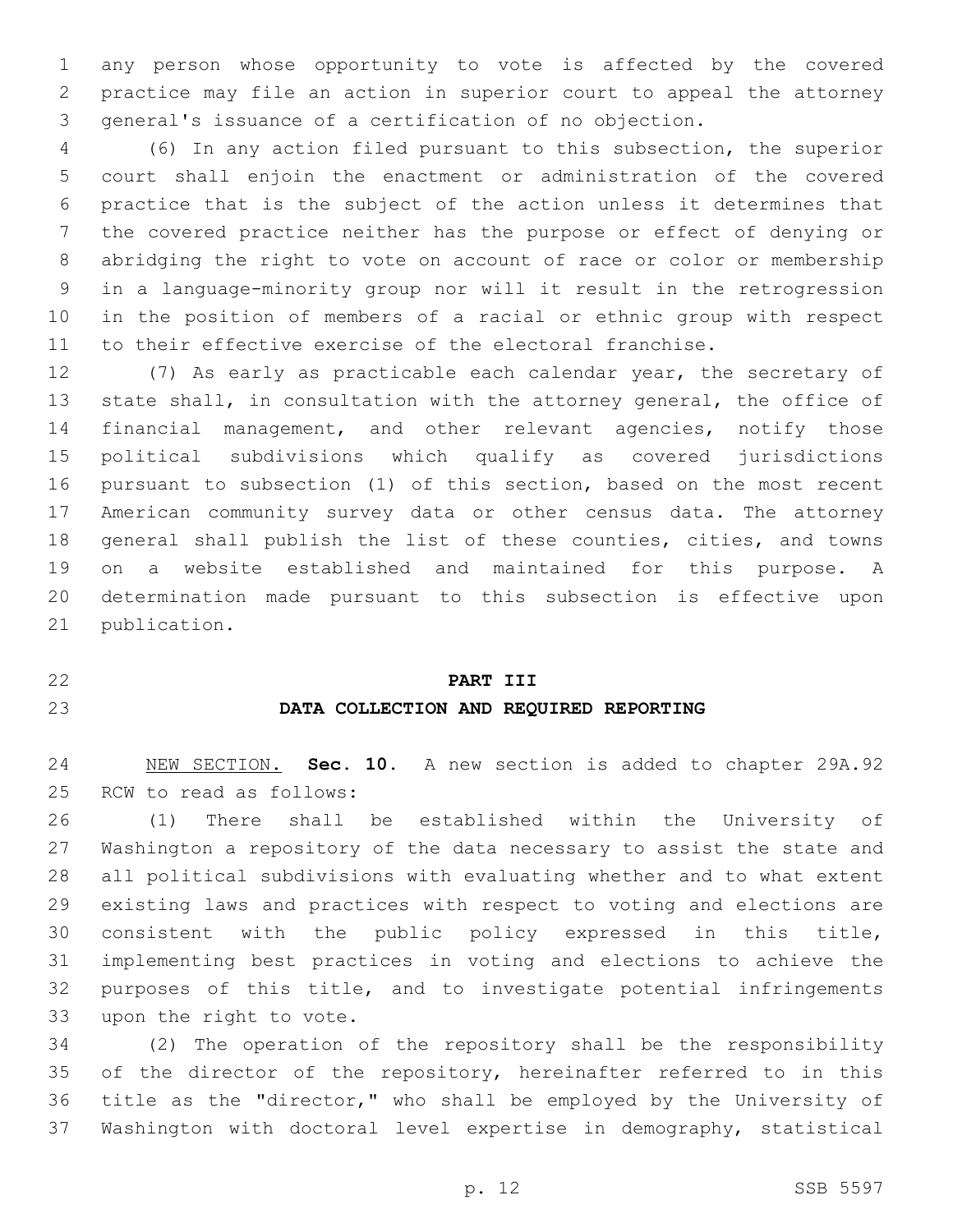analysis, and electoral systems. The director shall be appointed by 2 the governor.

 (3) The director shall appoint such staff as are necessary to 4 implement and maintain the repository.

 (4) The repository shall maintain in electronic format at least the following data and records, where available, for at least the 7 previous 12-year period:

 (a) Estimates of the total population, voting age population, and citizen voting age population by race, ethnicity, and language- minority groups, broken down to the election district and precinct level on a year-by-year basis for every political subdivision in the state, based on data from the United States census bureau, American community survey, or data of comparable quality collected by a public 14 office;

 (b) Election results at the precinct level for every statewide election and every election in every political subdivision;

 (c) Regularly updated voter registration lists, voter history files, voting center locations, ballot drop box locations, and student engagement hub locations for every election in every 20 political subdivision;

 (d) Contemporaneous maps, descriptions of boundaries, and 22 shapefiles for election districts and precincts;

 (e) Ballot rejection lists, curing lists, and reasoning for ballot rejection for every election in every political subdivision;

 (f) Apportionment plans for every election in every political 26 subdivision; and

 (g) Any other data that the director deems advisable to maintain 28 in furtherance of the purposes of this title.

 (5) The director shall update the data in the repository no later than 30 business days after certification of each election as 31 required by RCW 29A.60.190 or 29A.60.250.

 (6) Except for any data, information, or estimates that identifies individual voters, the data, information, and estimates maintained by the repository shall be posted online and made 35 available to the public at no cost.

 (7) The repository shall prepare any estimates made pursuant to this section by applying the most advanced, peer-reviewed, and 38 validated methodologies.

 (8) On or before January 1, 2023, and every fifth year thereafter, the repository shall publish on its website and transmit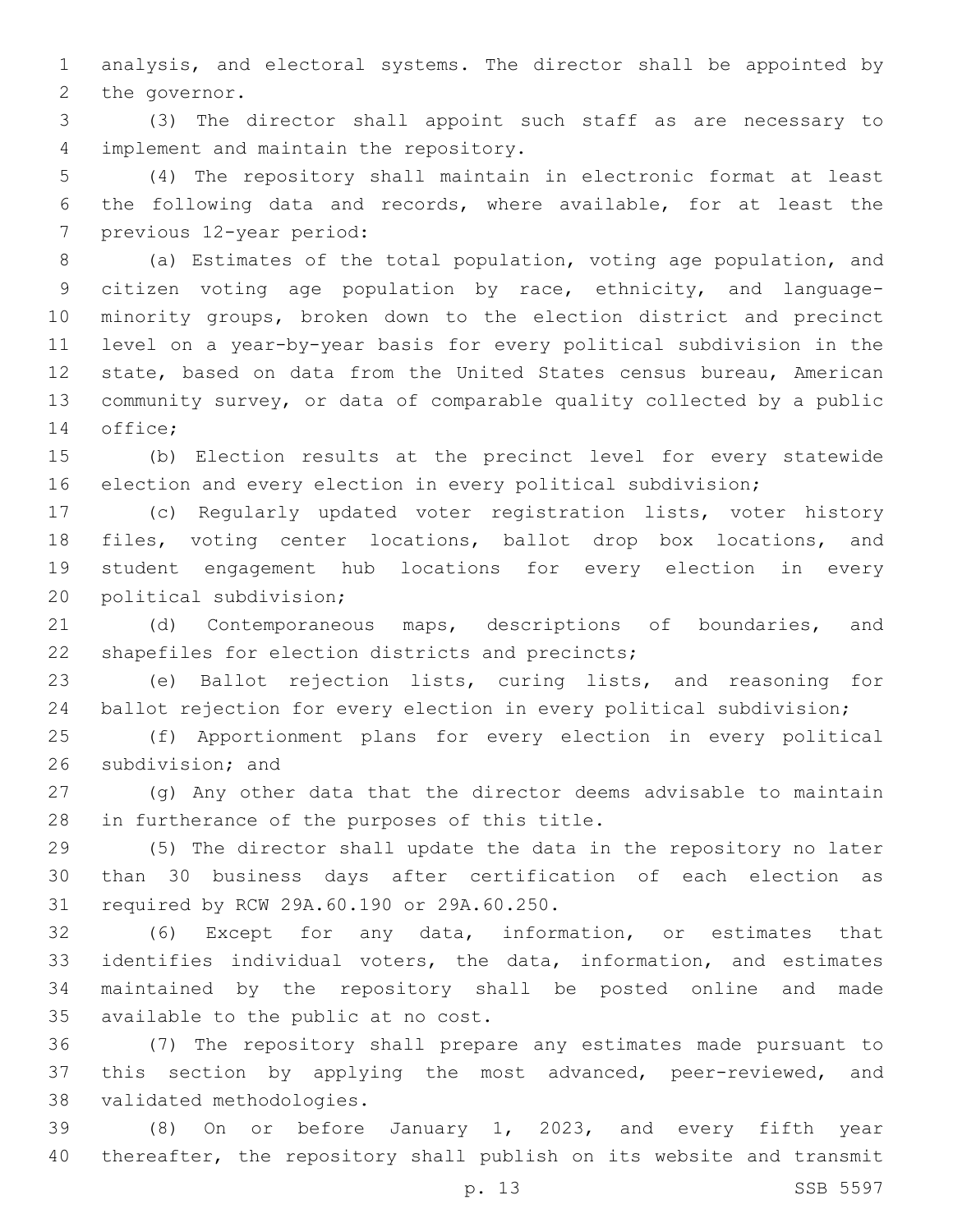to the state for dissemination to county auditors secretary of a list of political subdivisions required pursuant to section 203 of the federal voting rights act to provide assistance to members of language-minority groups and each language in which those political subdivisions are required to provide assistance. Each county auditor shall transmit the list described herein to all political 7 subdivisions within their jurisdiction.

 (9) Upon the certification of election results and the completion of the voter history file after each election, the secretary of state 10 shall transmit copies of:

(a) Election results at the election district level;

12 (b) Contemporaneous voter registration lists;

13 (c) Voter history files;

 (d) Maps, descriptions, and shapefiles for election districts; 15 and

(e) Lists of voting centers and student engagement hubs.

 (10) Staff at the repository may provide nonpartisan technical assistance to political subdivisions, scholars, and the general public seeking to use the resources of the repository.

## **PART IV**

## **PROVISIONS FOR COUNTIES**

 **Sec. 11.** RCW 36.32.010 and 1990 c 252 s 1 are each amended to 23 read as follows:

 There is established in each county in this state a board of county commissioners. Except as provided in RCW 36.32.020, 36.32.055, and 36.32.0552, each board of county commissioners shall consist of three qualified electors, two of whom shall constitute a quorum to do 28 business.

 **Sec. 12.** RCW 36.32.020 and 2018 c 113 s 204 are each amended to read as follows:30

 The board of county commissioners of each county shall divide their county into three commissioner districts so that each district shall comprise as nearly as possible one-third of the population of the county: PROVIDED, That the territory comprised in any voting precincts of such districts shall remain compact, and shall not be 36 divided by the lines of said districts.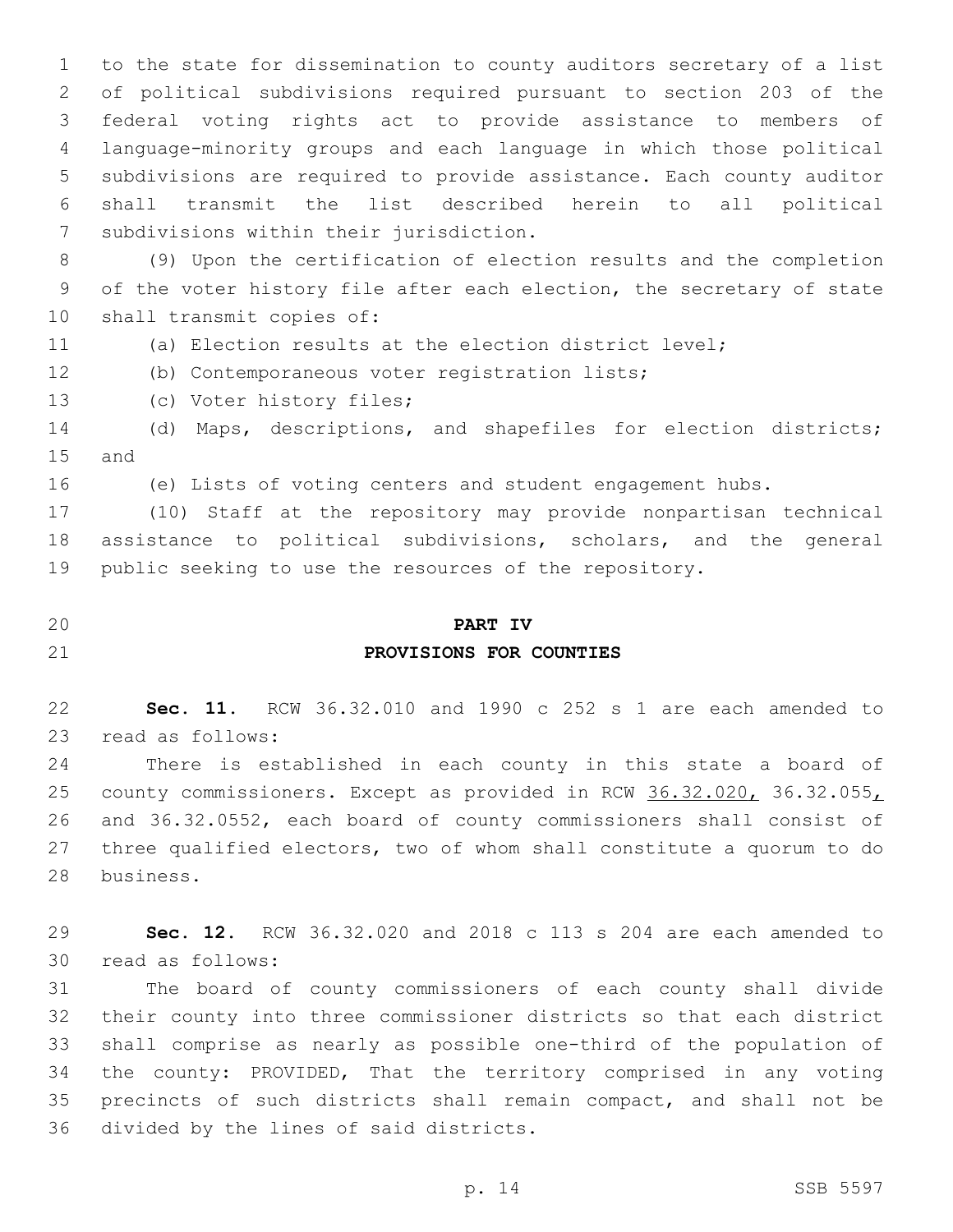However, the commissioners of any county composed entirely of islands and with a population of less than thirty-five thousand may divide their county into three commissioner districts without regard to population, except that if any single island is included in more than one district, the districts on such island shall comprise, as nearly as possible, equal populations.6

 The commissioners of any county may authorize a change to their 8 electoral system, including expanding from three to five 9 commissioners, pursuant to RCW 29A.92.040. Except where necessary to comply with a court order issued pursuant to RCW 29A.92.110, and except in the case of an intervening census, the lines of the districts shall not be changed more often than once in four years and only when a full board of commissioners is present. The districts shall be designated as districts numbered one, two and three.

 **Sec. 13.** RCW 36.32.030 and 2018 c 301 s 6 are each amended to 16 read as follows:

 (1) Except as provided otherwise in subsection (2) of this section, the terms of office of county commissioners shall be four years and shall extend until their successors are elected and qualified and assume office in accordance with RCW 29A.60.280. The terms of office of county commissioners shall be staggered so that either one or two commissioners are elected at a general election 23 held in each even-numbered year.

24 (2)(a) At the general election held in 2022, any noncharter county with a population of four hundred thousand or more must elect county commissioners in accordance with a districting plan adopted under RCW 36.32.054. Any county commissioner whose term is set to expire on or after January 1, 2023, is subject to the new election in accordance with the districting plan. The county commissioners shall begin their terms of office on January 1, 2023, and such terms shall be staggered terms, as designated in the districting plan.

 (b) A county expanding to five commissioners pursuant to RCW 29A.92.040 must elect county commissioners and stagger their terms as designated in its districting plan.

## **PART V**

## **GENERAL PROVISIONS**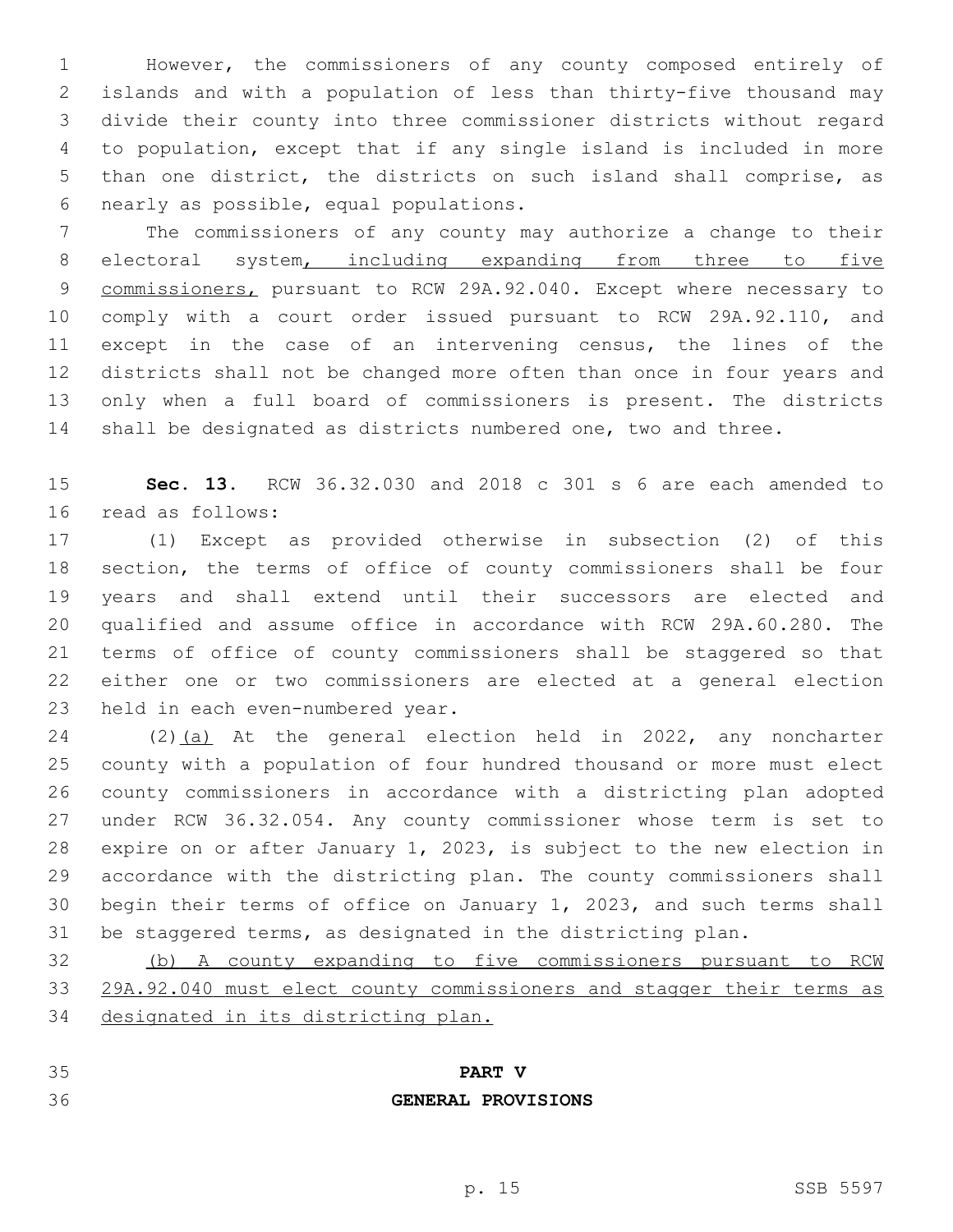**Sec. 14.** RCW 29A.92.010 and 2018 c 113 s 103 are each amended to 2 read as follows:

 The definitions in this section apply throughout this chapter unless the context clearly requires otherwise. In applying these definitions and other terms in this chapter, courts may rely on relevant federal case law for guidance to the extent such case law does not violate the spirit, intent, and elements of this chapter.

 (1) "At large election" means any of the following methods of electing members of the governing body of a political subdivision:

 (a) One in which the voters of the entire jurisdiction elect the 11 members to the governing body;

 (b) One in which the candidates are required to reside within given areas of the jurisdiction and the voters of the entire 14 jurisdiction elect the members to the governing body; or

 (c) One that combines the criteria in (a) and (b) of this subsection or one that combines at large with district-based 17 elections.

 (2) "Crossover district" means a district where a protected class is a minority of the population but potentially large enough to elect candidates of choice with help from voters who are not members of the protected class who cross over to support a protected class's candidate of choice.

 (3) "District-based elections" means a method of electing members to the governing body of a political subdivision in which the candidate must reside within an election district that is a divisible part of the political subdivision and is elected only by voters 27 residing within that election district.

28 (((43))) (4) "Federal voting rights act" means the federal voting rights act of 1965, 52 U.S.C. 10301 et seq.

 (5) "Plan of government" has the meaning defined in RCW 35A.01.070 for cities operating under the optional municipal code, or the structure of elected officials serving executive and legislative functions in other jurisdictions.

 (6) "Polarized voting" means voting in which there is a difference, as defined in case law regarding enforcement of the 36 federal voting rights act( $\left(\frac{1}{2} - \frac{1}{2} + \frac{1}{2} + \frac{1}{2} + \frac{1}{2} + \frac{1}{2} + \frac{1}{2} + \frac{1}{2} + \frac{1}{2} + \frac{1}{2} + \frac{1}{2} + \frac{1}{2} + \frac{1}{2} + \frac{1}{2} + \frac{1}{2} + \frac{1}{2} + \frac{1}{2} + \frac{1}{2} + \frac{1}{2} + \frac{1}{2} + \frac{1}{2} + \frac{1}{2} + \frac{1}{2} + \frac{1}{$  of candidates or other electoral choices that are preferred by voters in a protected class, and in the choice of candidates and electoral choices that are preferred by voters in the rest of the electorate.